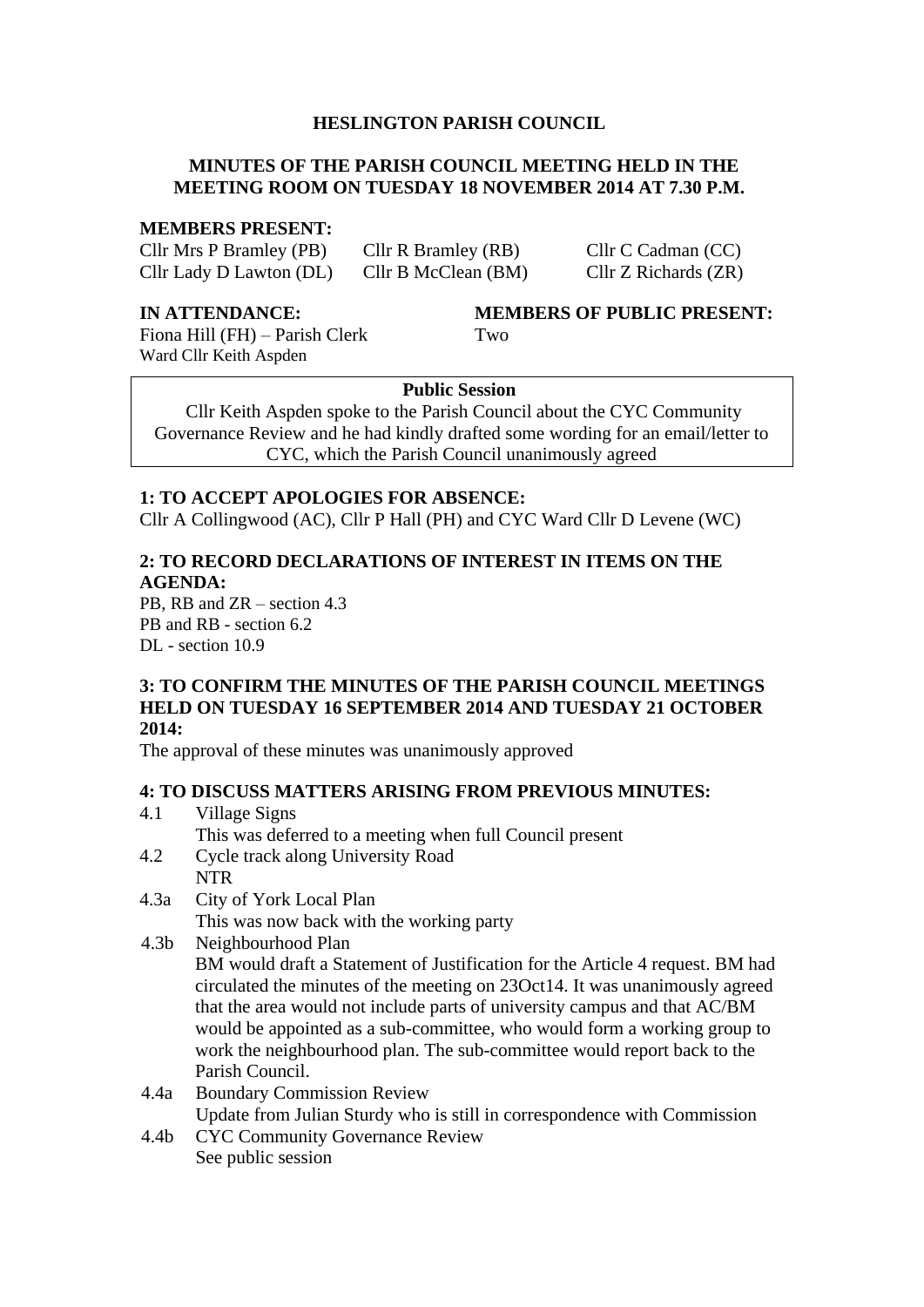4.5 Parish Council Vacancy

CYC have confirmed that the PC can co-opt

## **5: TO DISCUSS MATTERS RAISED BY PARISH CLERK/RESPONSIBLE FINANCIAL OFFICER:**

- 5.1 Bookkeeping records for year ending 31Mar15 to date FH circulated copies around Parish Councillors.
- 5.2 Internal Control Check(s) The Parish Council conducted review checks and found everything to be in order.
- 5.3 Budget 2015/2016 This was discussed and would be agreed and the December 2014 meeting in readiness for the January 2015 precept application submission date.
- 5.4 Matters raised with/by Yorkshire Local councils Association (YLCA) NTR
- 5.5 To approve for payment the invoices as follows:

| 5.5.1 | Parish Clerk Salary       | £256.62 | 001569 |
|-------|---------------------------|---------|--------|
| 5.5.2 | Lengthsman Salary         | £256.97 | 001570 |
| 5.5.3 | <b>York Print Company</b> | £56.00  | 001571 |
| 5.5.4 | TG Cutt and son           | £53.70  | 001572 |

# **6: TO DISCUSS, IF NECESSARY, LONG-STANDING MATTERS:**

- 6.a Appearance of village . FH was asked to contact Russell Stone and request path edging and dandelion spraying along Main Street. The Parish Council thanked BM for organising the village sweeping. Standing water in Church Field – PB would contact Gordan Eastham
- 6. b Severe Weather Issues NTR
- 6.1.1 Pest Control Cllr Aspden would look into the CYC Pest Control Service as a parishioner had enquired if it had been withdrawn
- 6.2 Rights of way/SSSI (e.g. Dog Orders) NTR
- 6.3 Highway Matters/Major Events (e.g. Marathons) PB and WC would arrange a site visit at the speed table on Field Lane. FH was asked to write to York University about parking on Heslington Lane. NTR regarding signage along Common Lane
- 6.4 University of York/HMO's NTR
- 6.5 Elvington The Parish Council had not received a response to its letters regarding noise in Sep14
- 6.6 Communication Website/ Newsletter/Broadband - NTR

## **7: TO RECEIVE ANY MATTERS RAISED BY MEMBERS OF PUBLIC:** None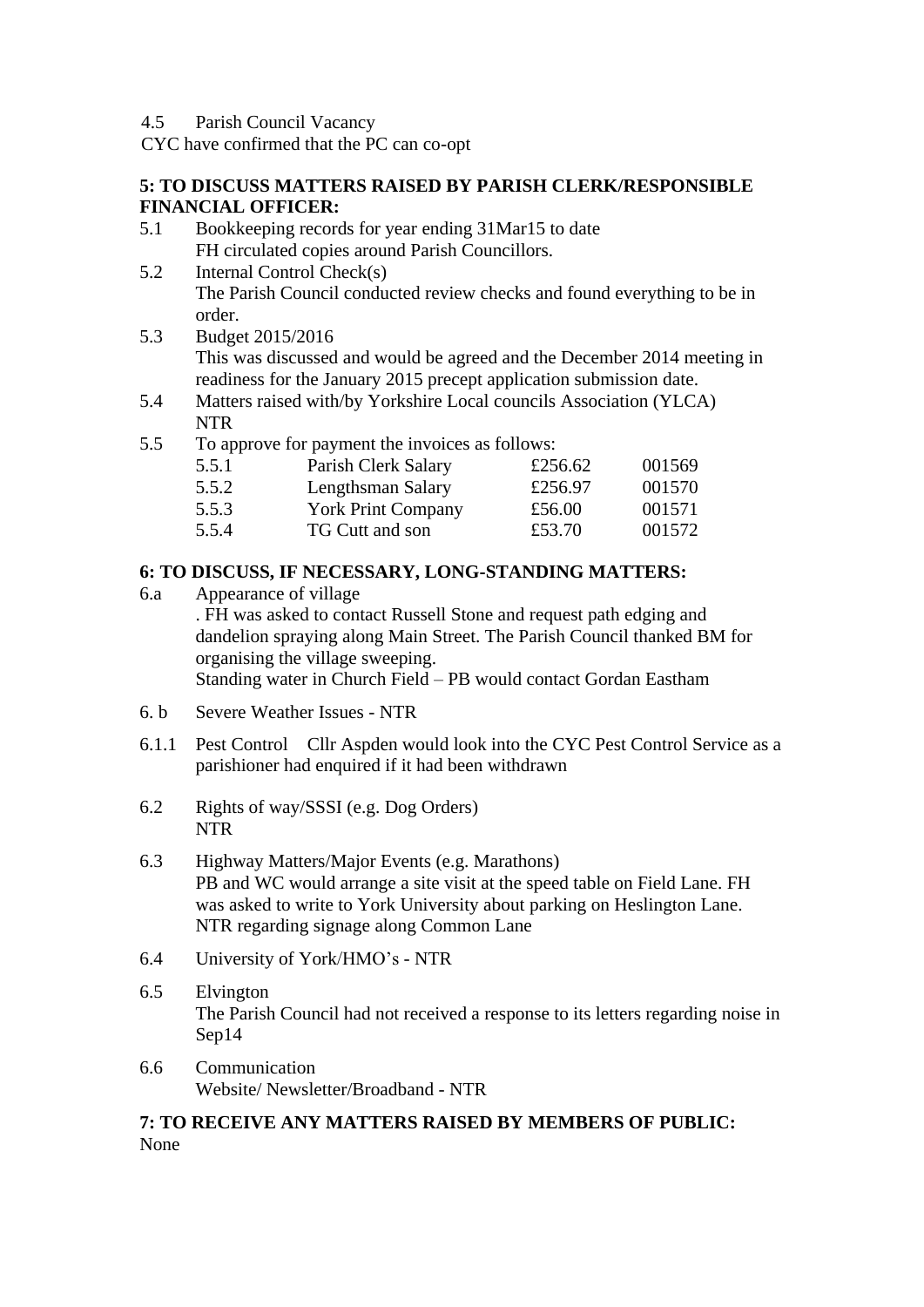## **8: TO REPORT AND MAKE RELEVANT RECOMMENDATIONS ON NEW PLANNING APPLICATIONS:**

*Letter A:We support the application Letter B:We have no objections Letter C:We do not object but wish to make comments or seek safeguards as set out overleaf Letter D:We object on the planning grounds set out overleaf* 8.1 14/02245//FULM Sports Centre

Letter B Unanimous 8.1 14/02386//FUL Wentworth College Letter B Unanimous

# **9.TO RECEIVE PLANNING DECISIONS BY CITY OF YORK COUNCIL:** None

## **10: TO RECEIVE REPORTS FROM REPRESENTATIVES OF FOLLOWING OUTSIDE BODIES:**

- 10.1 Ward Cllr David Levene He had submitted a written report. - attached
- 10.2 North Yorkshire Police NTR
- 10.3 Heslington East Community Forum DL had now replaced Jeffrey Stern. PB and PH also attended meetings.
- 10.4 Good Neighbours Forum Meeting Notes from 29Sep14 had been circulated by email. FH asked to write to Jane Grenville re contractors working at the University parking at the **Outgang**
- 10.5 Ouse and Derwent Drainage Board NTR
- 10.6 Sportsfield NTR
- 10.7 York Environment Forum NTR
- 10.8 Alms Houses NTR
- 10.9 The Meeting Room

FH had nearly finished drafting an agreement between the Parish Council and the Management Committee. PB advised that TG Cutt had visited today to service the fire extinguishers. Fire book up to date. The Committee had decided that a hearing loop was not a priority as a new boiler would be needed soon.

# **11: TO REPORT ANY NEW CORRESPONDENCE RECEIVED BY THE COUNCIL:**

- 11.1 AOD/14/00357
	- This was sent for information only and no action was required
- # Yorkshire Water locating private sewage pumping stations The Parish Council are not aware of any within the parish

#### **12: TO REPORT MATTERS RAISED BY MEMBERS:** None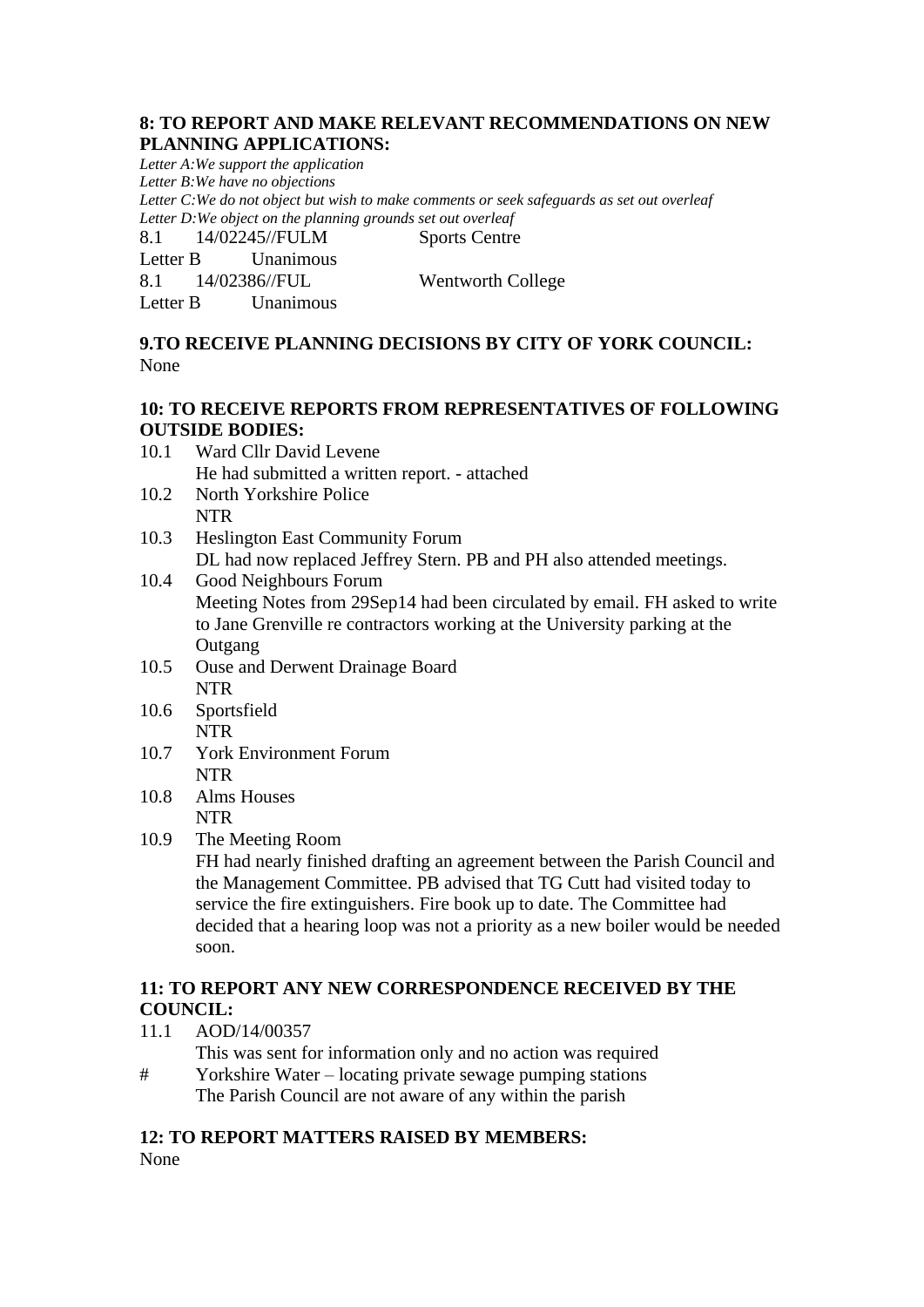# **13: TO CONFIRM THE DATES OF THE FUTURE MEETINGS ON TUESDAYS AT 7.30 P.M. IN THE MEETING ROOM AS:**

16 December 2014

20 January 2015 24 February 2015           17 March 2015 21 April 2015   19 May 2015   16 June 2015

21 July 2015      18 August 2015    15 September 2015 20 October 2015         17 November 2015       15 December 2015

# **Cllr David Levene Update 18-11-14**

- Officers should still be on course to complete the work looking at traffic calming measures by the end of the month; I will endeavour to share this as soon as it becomes available rather than waiting to the next PC meeting.
- I've let Pauline know about the suggestion for a Field Lane site visit and now I'm back will try and set up a date.

Officers have commenced monitoring in response to the reports of problematic parking on Heslington Lane; I am chasing up where we're at in terms of the speed limit.

- I can't remember if I sent Parish Councillors the news that The Crescent application has been refused and the Paddock Chase one withdrawn.
- Unfortunately there is no news on progress with the Local Plan as negotiations are ongoing. Parish Councillors may be interested to read an extract from a letter written to City Councillors from the Yorkshire Wildlife Trust:

*"Yorkshire Wildlife Trust is very concerned about the recent vote to delay the consultation on the York Local Plan. Whilst we understand the importance of ensuring that the housing trajectories and allocations are appropriate and accurate, we are concerned that the delay in consultation could result in the city making decisions about development without the benefit of an overarching Local Plan.* 

*Our primary concern is that York will be vulnerable to speculative development with no policy or evidence base to assess the merit of each planning application in a strategic way. This could result in opportunistic, unplanned development and irreversible damage to York's wildlife.*

*Applications in the greenbelt and near sites of special scientific interest are already happening in Harrogate District where the local plan was rejected at the Examination in Public due to insufficient housing numbers. Two sites near to SSSIs which were previously rejected by the council as inappropriate are now subject to planning appeal."*

Apologies again and will see you all in December.